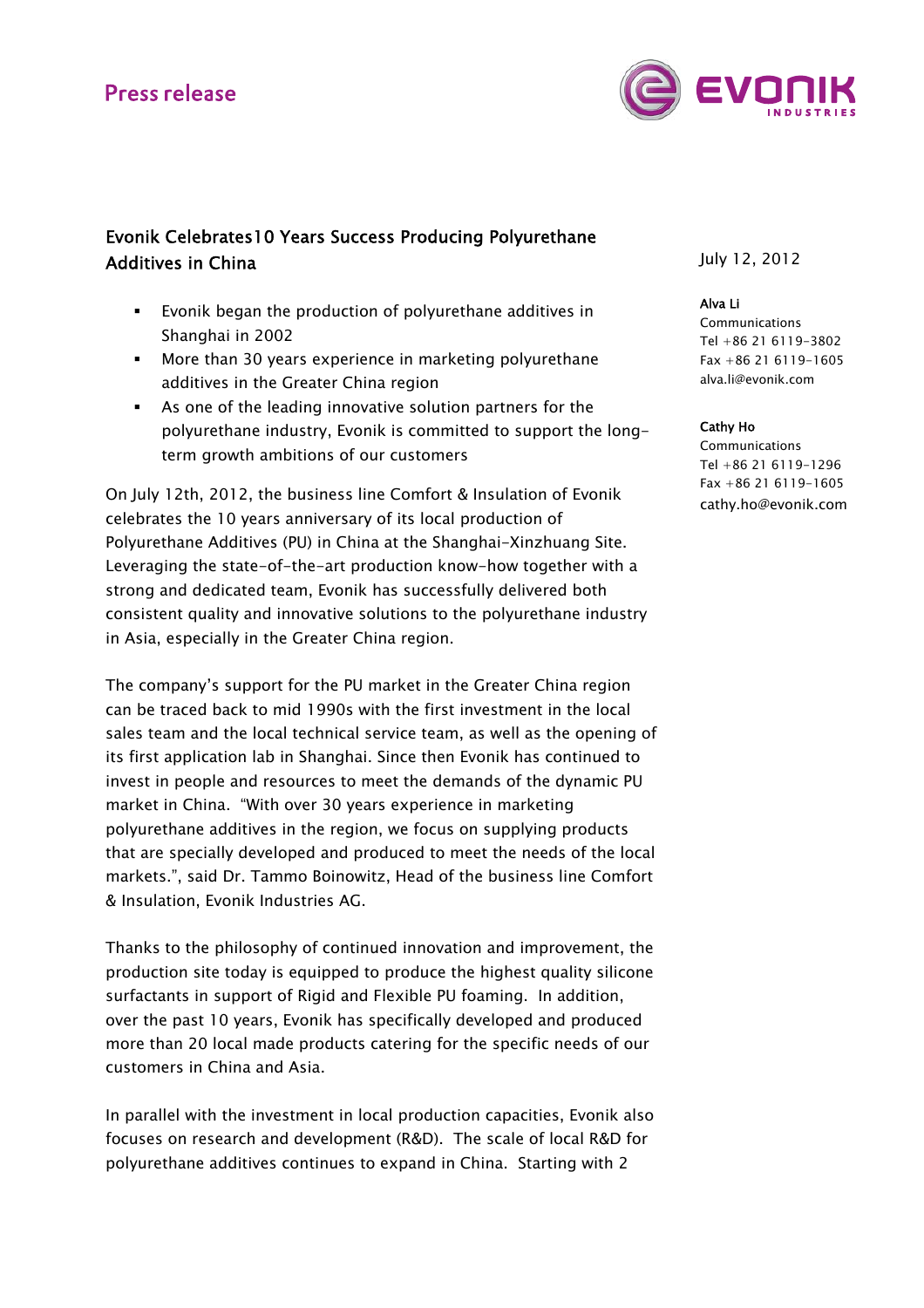# **Press release**



small laboratories, Evonik now has developed laboratory capacities to support application development, synthesis development and quality control. In 2012 Evonik further invested in its technical capacities with the start-up of a new high pressure rigid foaming machine.

The business line Comfort & Insulation of Evonik Industries AG has been developing, producing and marketing auxiliaries for polyurethane foam manufacturing for 50 years. As one of the world's leading suppliers of additives used in the manufacture of various types of polyurethane foam,, Evonik has its extensive PU product portfolio, including TEGOSTAB® silicone stabilisers, TEGOAMIN® amine catalysts, KOSMOS® metal catalysts, GORAPUR® release agents, TEGOCOLOR® pigments, and ORTEGOL® performance additives. Significant applications for these foams include insulation for construction material and refrigerators. They are also used in mattresses, upholstered furniture, and automobile interiors.

For more information, please visit www.evonik.com/polyurethane-additives

### About Evonik

Evonik, the creative industrial group from Germany, is one of the world leaders in specialty chemicals. Its activities focus on the key megatrends health, nutrition, resource efficiency and globalization. Profitable growth and a sustained increase in the value of the company form the heart of Evonik's corporate strategy. Evonik benefits specifically from its innovative prowess and integrated technology platforms. Evonik is active in over 100 countries around the world. In fiscal 2011 more than 33,000 employees generated sales of around €14.5 billion and an operating profit (adjusted EBITDA) of about €2.8 billion.

Evonik Industries has been producing specialty chemical products in the Greater China region (Mainland China, Hong Kong and Taiwan) since the late1970's; with wide-ranging trading relations already in place prior to this in the region. Evonik regards Greater China as one of the driving forces of the global economy and we consequently endeavour to grow our business in the region. The company now has around 3,500 employees in the Greater China region, the regional sales reached over 1.2 billion in 2011.

#### **Disclaimer**

In so far as forecasts or expectations are expressed in this press release or where our statements concern the future, these forecasts, expectations or statements may involve known or unknown risks and uncertainties. Actual results or developments may vary,